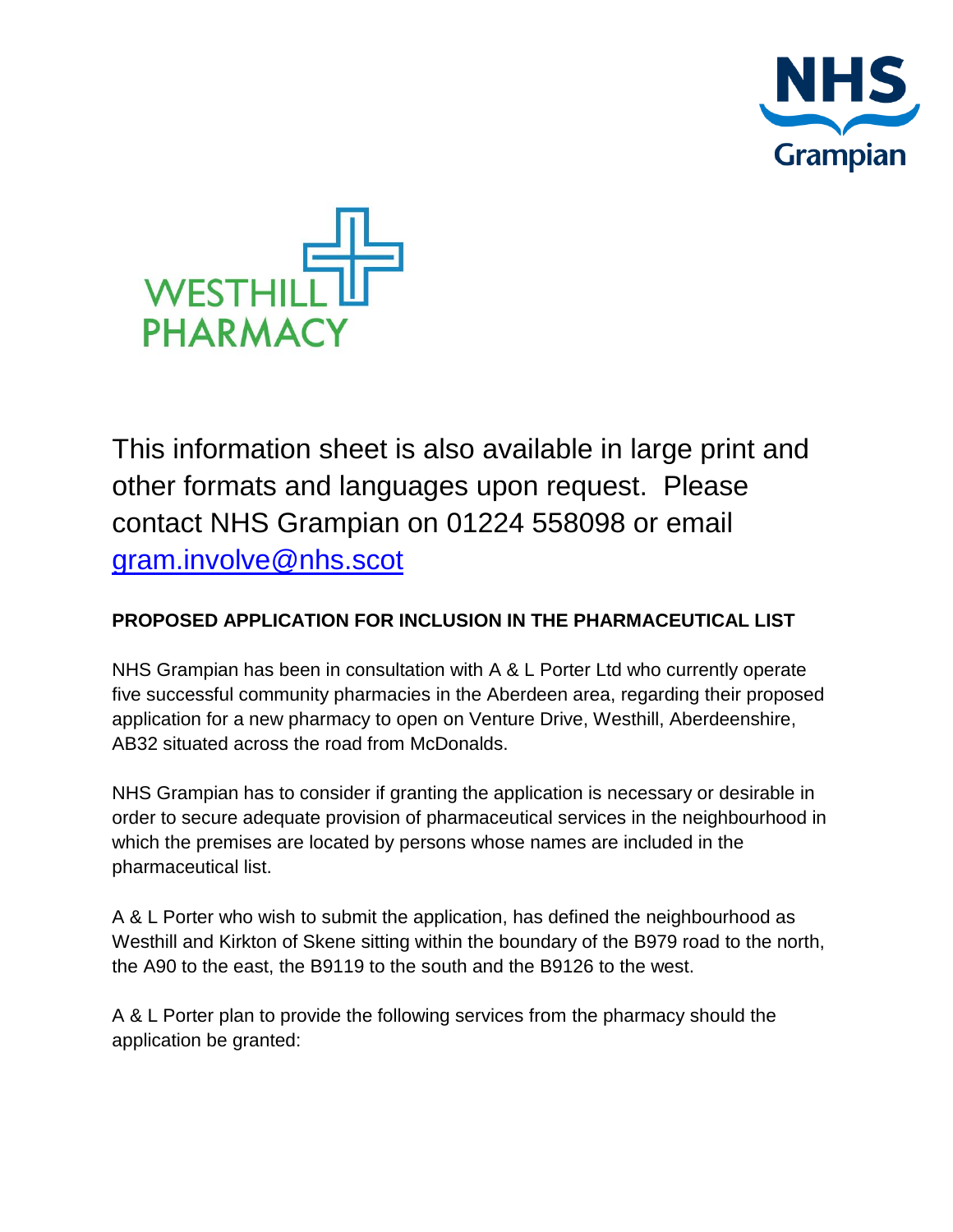

National Core Services - Dispensing of NHS and private prescriptions, Pharmacy First including the enhanced Plus Service, Chronic Medication Service, Public Health Services (including Smoking Cessation, Emergency Hormonal Contraception and Health Promotion), Gluten Free Foods Service, Stoma Service, Unscheduled Care Service.

Locally Negotiated Services - Compliance Aid Provision, MAR Chart Provision, Care Home Medication Advice, Palliative Care Network, Substance Misuse Service and ancillary related services, Influenza Vaccination Service, Travel Vaccination Service including Malaria Prophylaxis, Secondary Care Medication Collection Hub, Medicinal Waste Collection Service, Hepatitis C Service.

The pharmacy will also provide a local Free Collection and Delivery Service as required along with services which are currently non NHS such as Blood Pressure Monitoring and Weight Management.

The proposed new pharmacy will be fully accessible, it will have:

- Two consultation rooms, one of which will be a full specification NHS treatment room, available for use by fellow health care professionals
- Drive Thru Pharmacy for patient convenience
- 12 parking spaces including some with electric charging points
- 24-hour prescription collection service using a secure automated prescription collection kiosk
- Robotic dispensing ensuring accurate and efficient dispensing times for prescriptions
- If medication is not in stock, the pharmacy will home-deliver when available to avoid a wasted journey
- Extended opening hours for patient convenience

The pharmacy will aim to work closely with the local Health and Social Care Partnership to provide the fullest levels of integrated patient care.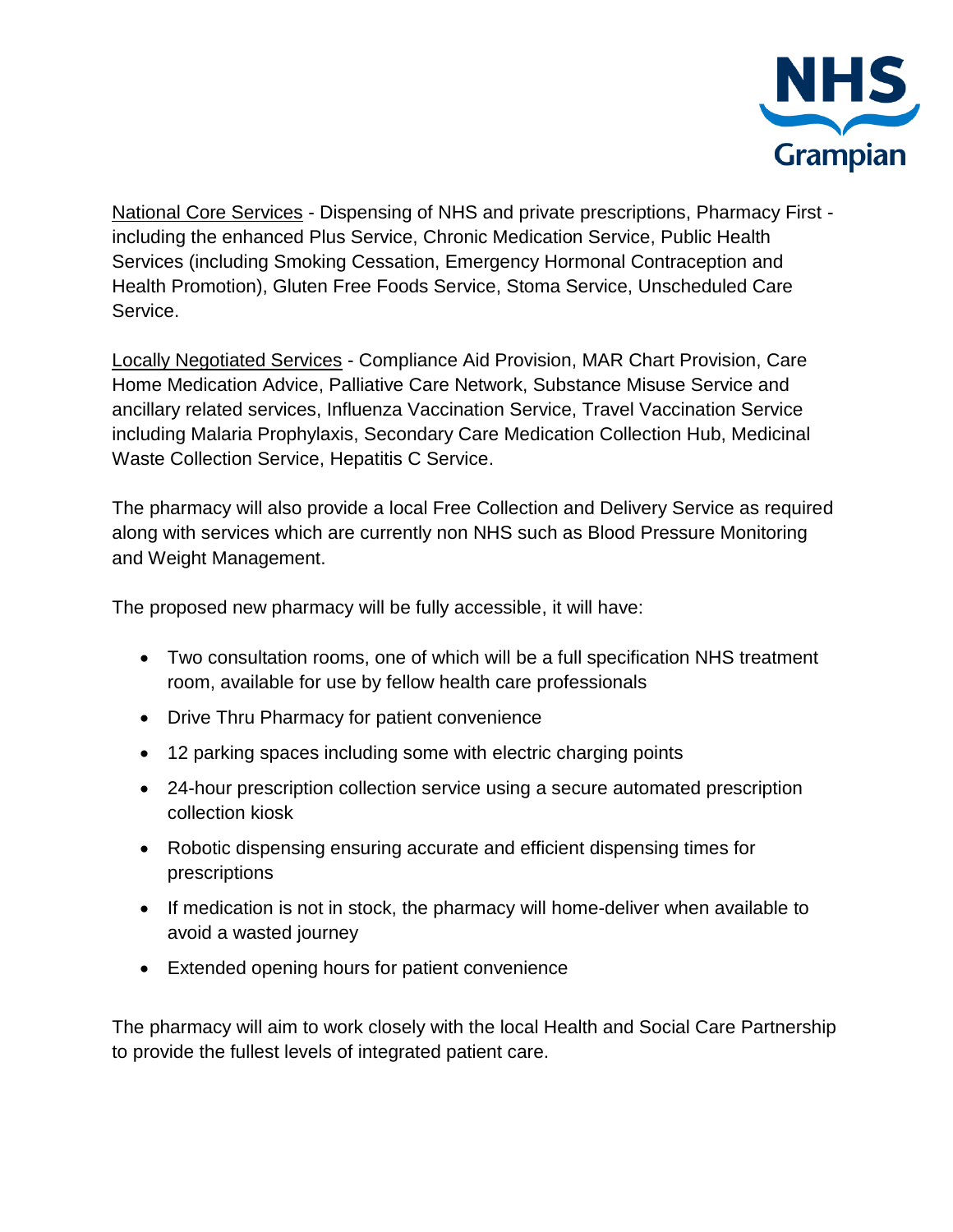

A & L Porter plan to provide these services at the following times:

| Monday                  | $-8am-7pm$      |  | Saturday - 9am - 5pm  |
|-------------------------|-----------------|--|-----------------------|
| Tuesday - 8am - 7pm     |                 |  | Sunday - $10am - 3pm$ |
| Wednesday - $8am - 7pm$ |                 |  |                       |
| Thursday - $8am - 7pm$  |                 |  |                       |
| Friday                  | $-$ 8am $-$ 7pm |  |                       |

NHS Grampian and A & L Porter are undertaking a joint public consultation. This consultation has two main purposes:

- a. to assess the current provision of pharmaceutical services in the neighbourhood and whether it is adequate
- b. to establish the level of support from residents in the neighbourhood for the application

In order to help NHS Grampian assess this application, people who may be affected and wish to be involved are invited to provide their views in respect of:

- 1. the pharmaceutical services to be provided by the proposed applicant;
- 2. gaps in existing pharmaceutical service provision;
- 3. the relationship and integration of the pharmaceutical services to be provided by the proposed applicant with other NHS funded services;
- 4. the potential for the pharmaceutical services to be provided by the proposed applicant to impact on other NHS funded services;
- 5. the neighbourhood to which the proposed application relates;
- 6. the location and proposed opening hours of the premises to which the joint consultation relates.